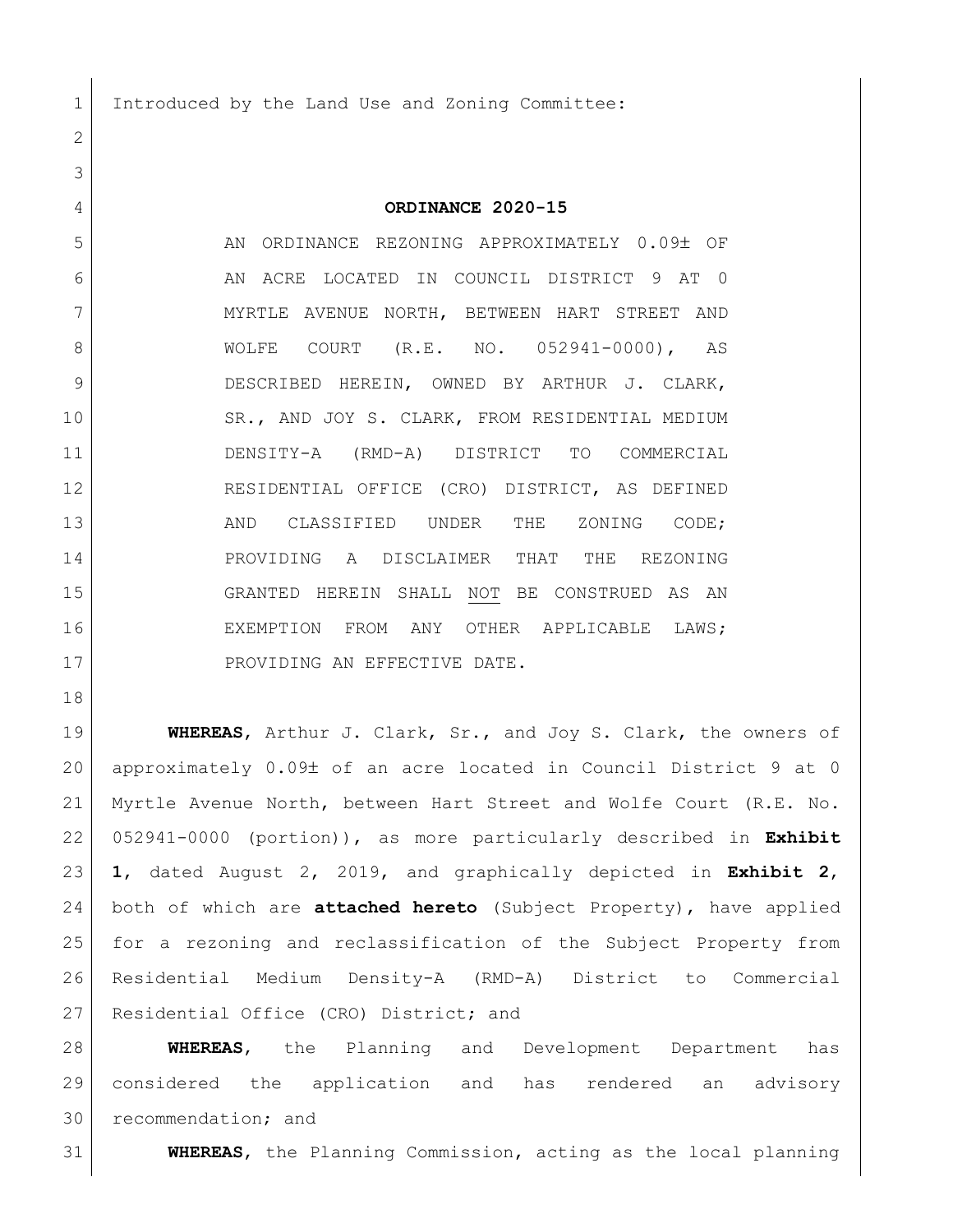agency, has reviewed the application and made an advisory 2 recommendation to the Council; and

 **WHEREAS**, the Land Use and Zoning Committee, after due notice 4 and public hearing has made its recommendation to the Council; and

 **WHEREAS**, taking into consideration the above recommendations and all other evidence entered into the record and testimony taken at the public hearings, the Council finds that such rezoning: (1) is consistent with the *2030 Comprehensive Plan*; (2) furthers the goals, objectives and policies of the *2030 Comprehensive Plan*; and (3) is not in conflict with any portion of the City's land use 11 regulations; now, therefore

**BE IT ORDAINED** by the Council of the City of Jacksonville: **Section 1. Property Rezoned.** The Subject Property is hereby rezoned and reclassified from Residential Medium Density-A (RMD-A) District to Commercial Residential Office (CRO) District, as defined and classified under the Zoning Code, City of Jacksonville, Florida.

 **Section 2. Owner and Description.** The Subject Property is owned by Arthur J. Clark, Sr., and Joy S. Clark, and is described in **Exhibit 1, attached hereto.** The agent is Arthur J. Clark, Sr., 91444 Mornington Drive, Jacksonville, Florida 32257; (904) 673-0767.

 **Section 3. Disclaimer.** The rezoning granted herein shall **not** be construed as an exemption from any other applicable local, state, or federal laws, regulations, requirements, permits or approvals. All other applicable local, state or federal permits or approvals shall be obtained before commencement of the development 28 or use and issuance of this rezoning is based upon acknowledgement, representation and confirmation made by the applicant(s), owners(s), developer(s) and/or any authorized agent(s) or designee(s) that the subject business, development and/or use will

 $-2 -$